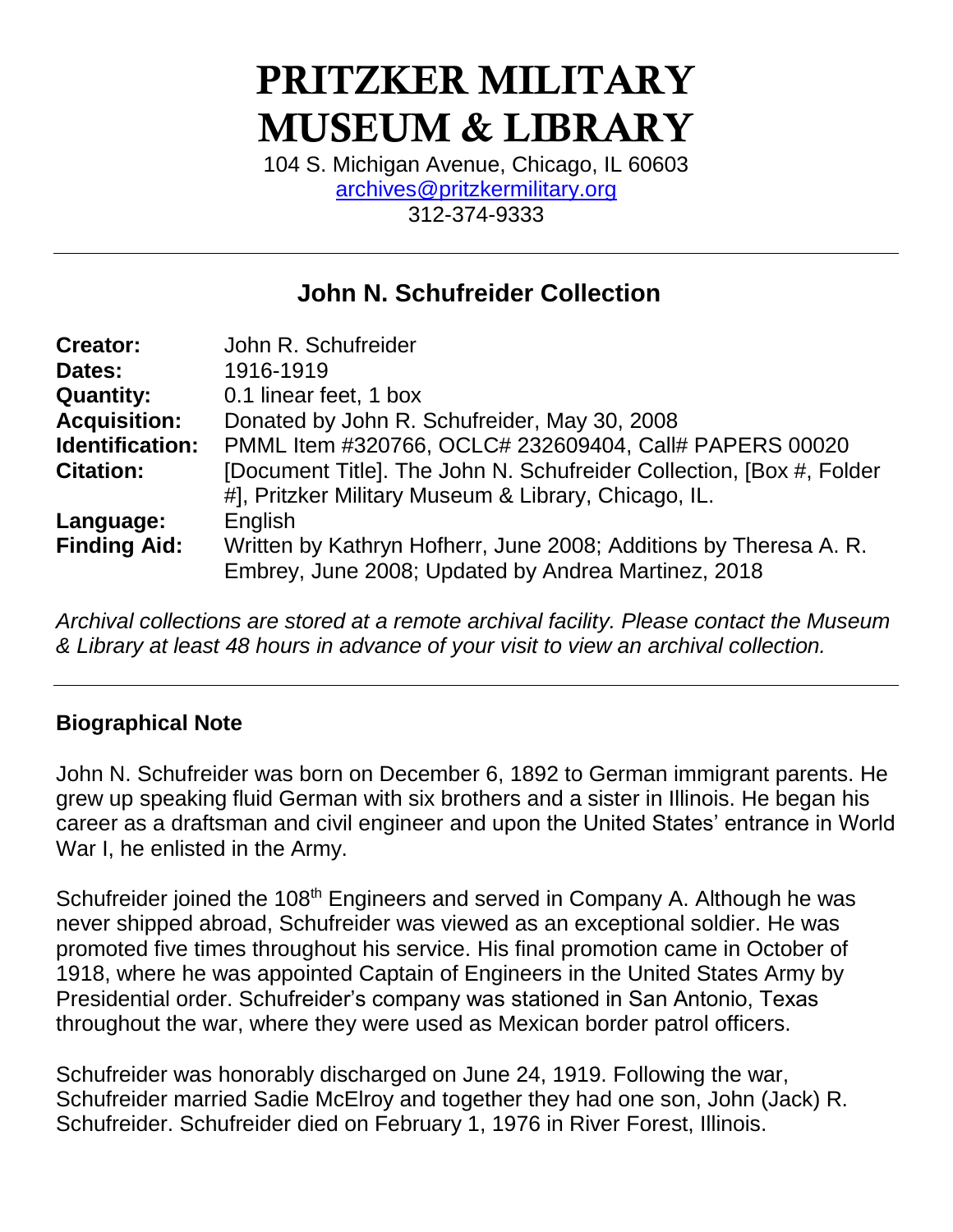## **Awards**

Verdun Battle Medal Mexican Border Service Medal Medal, World War I Victory Medal

#### **Scope and Content of the Collection**

The collection contains personal papers of Captain John N. Schufreider as well as photographs, medals and ribbons. The bulk of the collection concerns Captain Schufreider's military service during World War I for the years 1916-1919.

The collection includes Captain Schufreider's Officer's Identification Card, which includes a picture of him as a First Lieutenant. The collection also includes Captain Schufreider's Officer's Record Book. This book includes promotions Schufreider received, as well as his tour duties and comments from his commanding officers.

The collection also contains a photograph of Captain Schufreider in his WWI Army uniform. There are also five photographs of Captain Schufreider and his company and regiment.

The remainder of the collection is comprised of medals and ribbons awarded to Captain Schufreider during his service in World War I. There are three medals and two ribbons included with the collection. These items have been cataloged and housed separately.

#### **Arrangement**

The collection arrived with no discernable arrangement and was rearranged in a more efficient working order by PMML staff. The collection is contained within one archival folder.

## **Rights**

Copyrights held by John R. Schufreider were transferred to the Pritzker Military Museum & Library. All other rights are held by the author or publisher. Users assume responsibility for following copyright laws as established by US Code Title 17.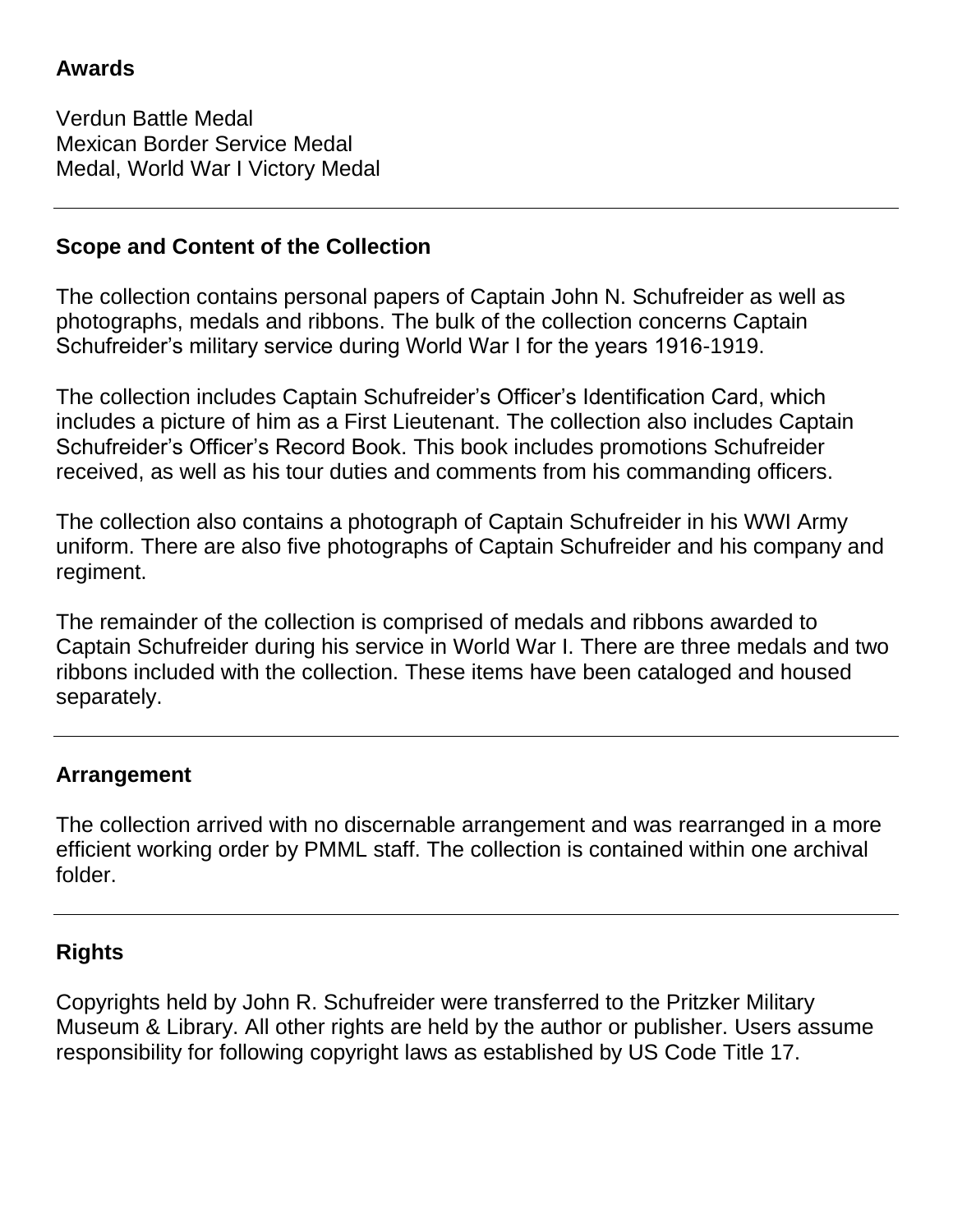#### **Related Collections**

Reminiscences of Sgt. Robert J. Flint: "One Doughboy's Experience in the World War of 1917-1918" Marshall E. Keister Collection

#### **Separations**

Accompanying the Schufreider collection are four photographs of Captain Schufreider and his fellow soldiers. The photographs are located in the Pritzker Historic Photo Collection. Also accompanying the Schufreider collection are a medals and ribbons awarded to Captain Schufreider.

These include:

Title: Mexican Border Service Medal (1918) Call Number: Realia 00397 PML Item #: 300424

Title: Mexican Border Service Ribbons (1918)(2) Call Number: Realia 00398 PML Item #: 300425

Title: Verdun Battle Medal (U.S., World War I) Call Number: Realia 00399 PML Item #: 300426

Title: World War I Victory Medal (U.S.) Call Number: Realia 00400 PML Item #: 300427

## **Key Subjects**

This collection is indexed under the following headings in the Library's online catalog. Researchers interested in materials about related topics, persons, or places should search the catalog using these subject headings.

#### **Names**

Schufreider, John N., 1882-1976